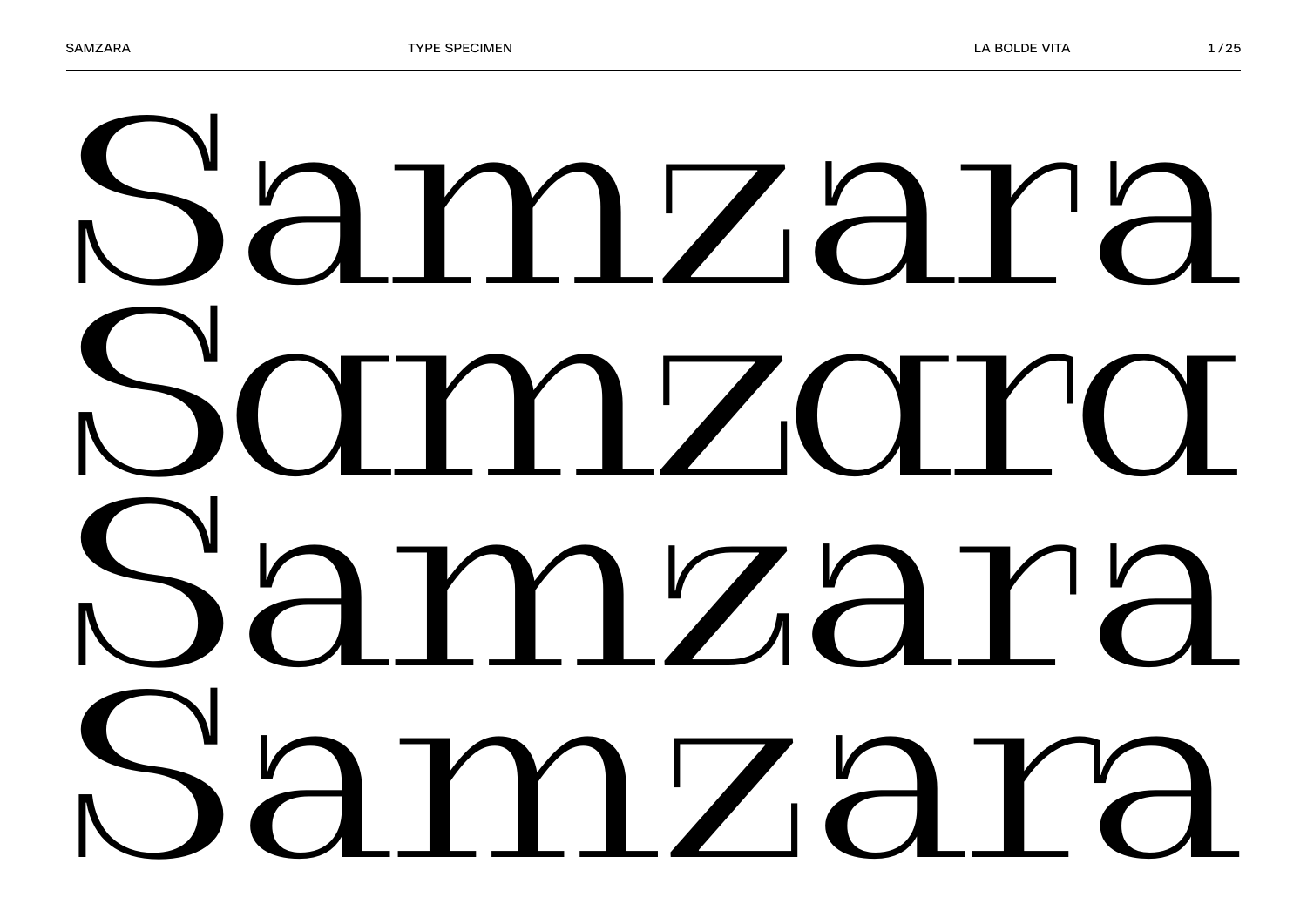# Samzara

**The initial sketches for Samzara were done in 2018, experimenting with mixing up elements and principles of various type classifications. The final letters are based on a classic Slab Serif design, translating overall shapes and thick bracketed serifs into a digital Antiqua language. Unlike most other serif typefaces, Samzara's endings have the same line thickness as the thin lines of the letters, creating new and sometimes akward letter shapes.**

**To further accentuate the striking serifs, the upright Roman is supported by a stubborn Italic: Slanted at an unusual strong angle of 21°, the vertical serifs won't tilt at all. You can also see this stubborness beeing applied to various symbols and accents.**

**Samzara is a classic display typeface and therefore best used big: for headlines and quotes in editorials, for huge posters and identities. Combine it with a bold Grotesque or an extended Sans for maximum Impact!**

#### **TYPEFACE**

**Samzara**

**WEIGHTS Regular + Italic**

**DESIGNED BY**

**Fabian Dornhecker**

**YEAR OF RELEASE 2019**

**AVAILABLE ON**

**La Bolde Vita → www.laboldevita.com**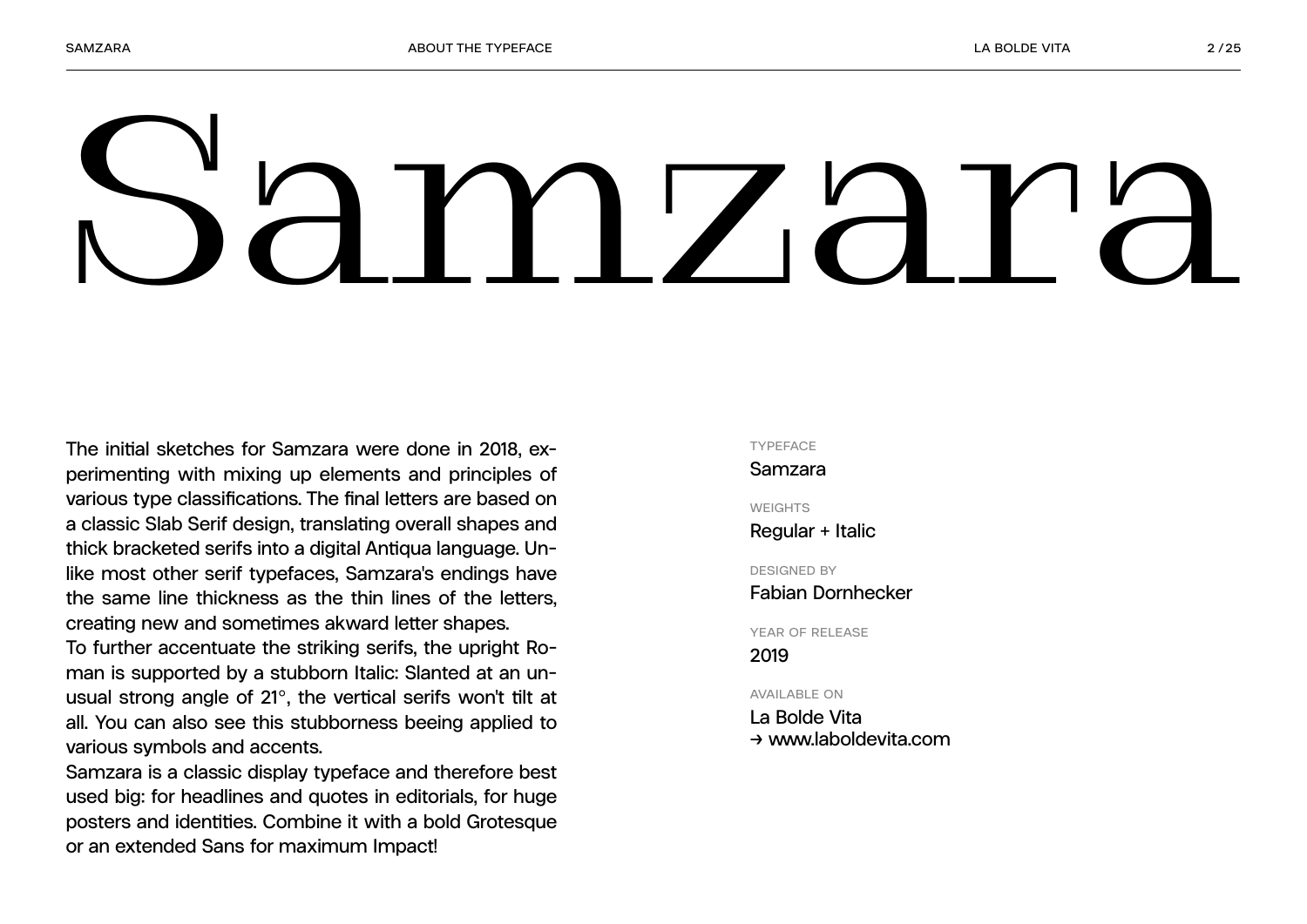| CASE-SENSITIVE PUNCTUATION ▶ CASE                                                           |                                                 |                                                           | TABULAR LINING FIGURES > TNUM                                                           |                                |                                  |
|---------------------------------------------------------------------------------------------|-------------------------------------------------|-----------------------------------------------------------|-----------------------------------------------------------------------------------------|--------------------------------|----------------------------------|
| $i\Omega$ ue-pasa?*                                                                         | $\rightarrow$                                   | $iQUE-PASA?*$                                             | $19$+84\text{Y}\approx37\%$                                                             | $\rightarrow$                  | $19$+84\&\approx 37\%$           |
| (hi[amail.sp))<br>STANDARD LIGATURES ▶ LIGA                                                 | $\rightarrow$                                   | (HIAMAIL.SP)                                              | SUPERSCRIPT ▶ SUPS<br>$24 \,\mathrm{m}2$                                                | $\rightarrow$                  | $24 \text{ m}^2$                 |
| efficiency flow<br>affected final                                                           | $\rightarrow$<br>$\rightarrow$                  | efficiency flow<br>affected final                         | SUBSCRIPT ▶ SUBS<br>H <sub>20</sub> N <sub>03</sub>                                     | $\rightarrow$                  | $H_2O$ NO <sub>3</sub>           |
| DISCRETIONARY LIGATURES > DLIG<br><b>CZECH STRESS</b><br>Tamarind Facette<br>Messer liberal | $\rightarrow$<br>$\rightarrow$<br>$\rightarrow$ | <b>CZECH STRESS</b><br>Tamarind Facette<br>Messer liberal | SLASHED ZERO ▶ ZERO<br>$2009 - 2035$<br>CONTEXTUAL ALTERNATES ▶ CALT<br>www.context.com | $\rightarrow$<br>$\rightarrow$ | $2009 - 2035$<br>www.context.com |
| STYLISTIC SET 01 (Single Storey a) > SS01<br>California práva                               | $\rightarrow$                                   | California práva                                          | WEIßRAUM Ok!?<br>LOCALIZED FORMS > LOCL                                                 | $\rightarrow$                  | WEIBRAUM Ok?                     |
| STYLISTIC SET 02 (Single Storey g) > SS02<br>Gegend kâğıt                                   | $\rightarrow$                                   | Gegend kâğıt                                              | si paral·lel<br><b>DIYARBAKIR</b>                                                       | $\rightarrow$<br>$\rightarrow$ | și paral·lel<br>DİYARBAKIR       |
| STYLISTIC SET 03 (Curvy Zs) > SS03<br>Zeitzone izžene                                       | $\rightarrow$                                   | Zeitzone izžene                                           |                                                                                         |                                |                                  |
| STYLISTIC SET 04 (Curvy Q) ▶ SS04<br>Quellwasser                                            | $\rightarrow$                                   | Quellwasser                                               |                                                                                         |                                |                                  |
| STYLISTIC SET 05 (Curvy Punctuation) > SS05<br>$\{July\}$ «March»                           | $\rightarrow$                                   | $(\text{July}) * \text{March*}$                           |                                                                                         |                                |                                  |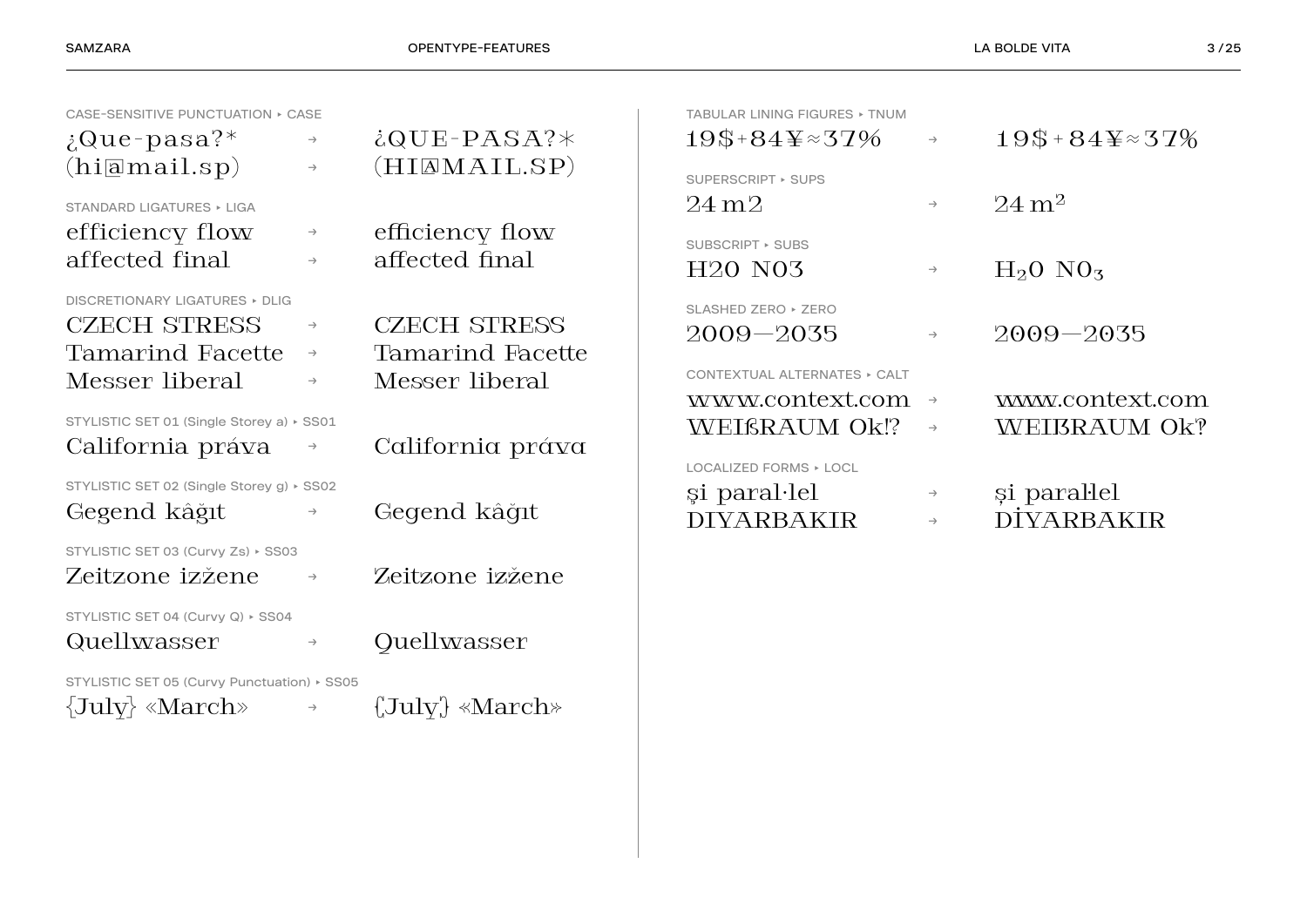**Ilocano**

| Abenaki                    |
|----------------------------|
| Afaan Oromo                |
| Afar                       |
| <b>Afrikaans</b>           |
| Albanian                   |
| Alsatian                   |
| Amis                       |
| Anuta                      |
| Aragonese                  |
| Aranese                    |
| Aromanian                  |
| Arrernte                   |
| Arvanitic (Latin)          |
| Asturian                   |
| Atayal                     |
| Aymara                     |
| Bashkir (Latin)            |
| <b>Basque</b>              |
| Belarusian (Latin)         |
| <b>Bemba</b>               |
| <b>Bikol</b>               |
| <b>Bislama</b>             |
| <b>Bosnian</b>             |
| <b>Breton</b>              |
| <b>Cape Verdean Creole</b> |
| Catalan                    |
| Cebuano                    |
| Chamorro                   |
| Chavacano                  |
| Chichewa                   |
| Chickasaw                  |
| Cimbrian                   |
| Cofán                      |
| Cornish                    |
| Corsican                   |
| Creek                      |
| Crimean Tatar (Latin)      |
| Croatian                   |

**Czech Danish Dawan Delaware Dholuo Drehu Dutch English Esperanto Estonian Faroese Fijian Filipino Finnish Folkspraak French Frisian Friulian Gagauz (Latin) Galician Ganda Genoese German Gikuyu Gooniyandi Greenlandic (Kalaallisut) Guadeloupean Creole Gwich'in Haitian Creole Hän Hawaiian Hiligaynon Hopi Hotcąk (Latin) Hungarian Icelandic Igbo**

**Ido**

**Indonesian Interglossa Interlingua Irish Istro-Romanian Italian Jamaican Javanese (Latin) Jèrriais Kaingang Kala Lagaw Ya Kapampangan (Latin) Kaqchikel Karakalpak (Latin) Karelian (Latin) Kashubian Kikongo Kinyarwanda Kiribati Kirundi Klingon Kurdish (Latin) Ladin Latin Latino sine Flexione Latvian Lithuanian Lojban Lombard Low Saxon Luxembourgish Maasai Makhuwa Malay Maltese Manx Māori**

**Marquesan Megleno-Romanian Meriam Mir Mirandese Mohawk Moldovan Montagnais Montenegrin Murrinh-Patha Nagamese Creole Nahuatl Ndebele Neapolitan Ngiyambaa Niuean Noongar Norwegian Novial Occidental Occitan Onĕipŏt Oshiwambo Ossetian (Latin) Palauan Papiamento Piedmontese Polish Portuguese Potawatomi Q'eqchi' Quechua Rarotongan Romanian Romansh Rotokas Sami (Inari Sami) Sami (Lule Sami) Sami (Northern Sami)** **Sami (Southern Sami) Samoan Sango Saramaccan Sardinian Scottish Gaelic Serbian (Latin) Seri Seychellois Creole Shawnee Shona Sicilian Silesian Slovak Slovenian Slovio (Latin) Somali Sorbian (Lower Sorbian) Sorbian (Upper Sorbian) Sotho (Northern) Sotho (Southern) Spanish Sranan Sundanese (Latin) Swahili Swazi Swedish Tagalog Tahitian Tetum Tok Pisin Tokelauan Tongan Tshiluba Tsonga Tswana Tumbuka Turkish**

**Turkmen (Latin) Tuvaluan Tzotzil Uzbek (Latin) Venetian Vepsian Volapük Võro Wallisian Walloon Waray-Waray Warlpiri Wayuu Welsh Wik-Mungkan Wiradjuri Wolof Xavante Xhosa Yapese Yindjibarndi Zapotec Zazaki**

**Zulu Zuni**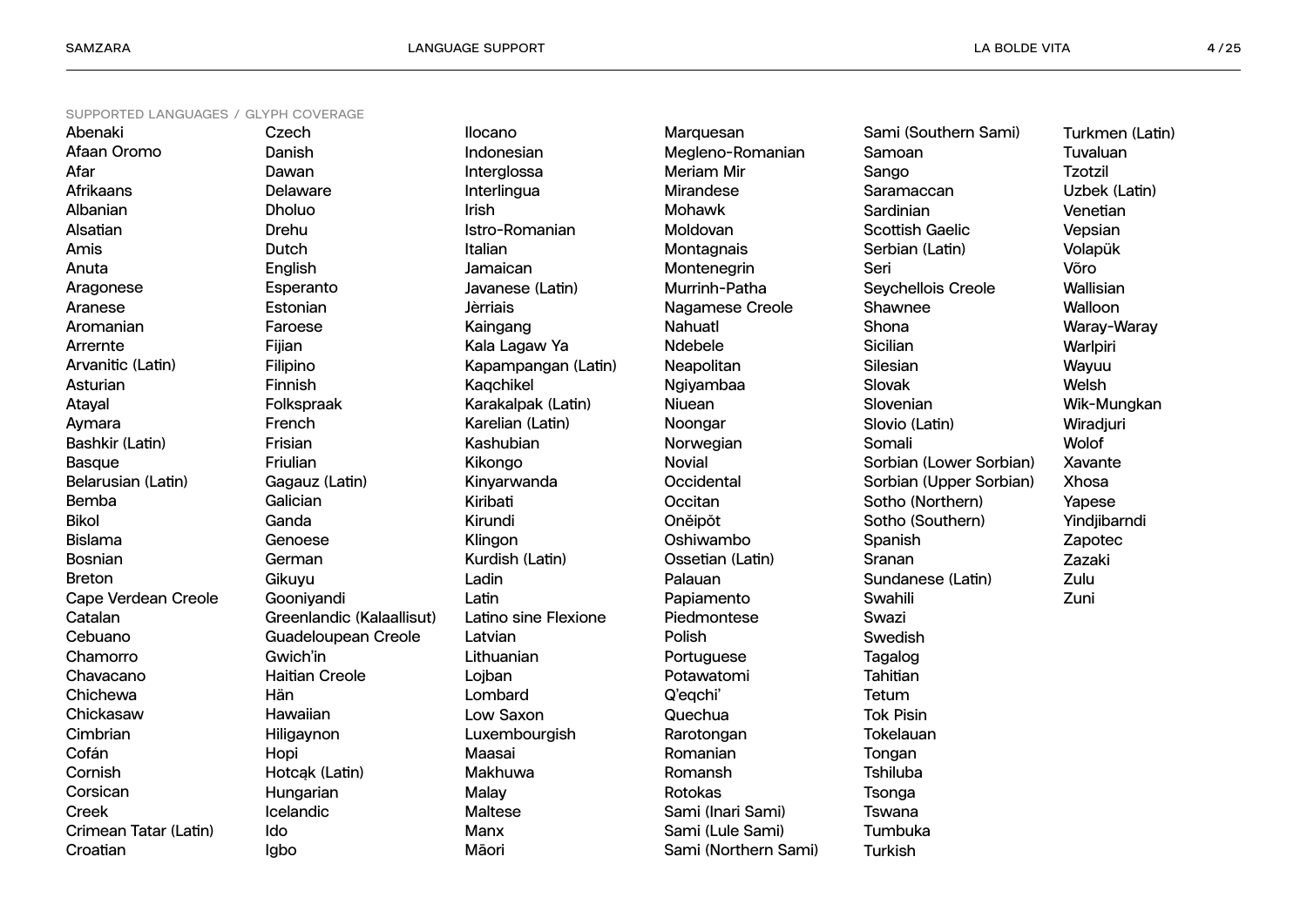## SAMZARA REGULAR 90°/45° STRAIGHT SERIFS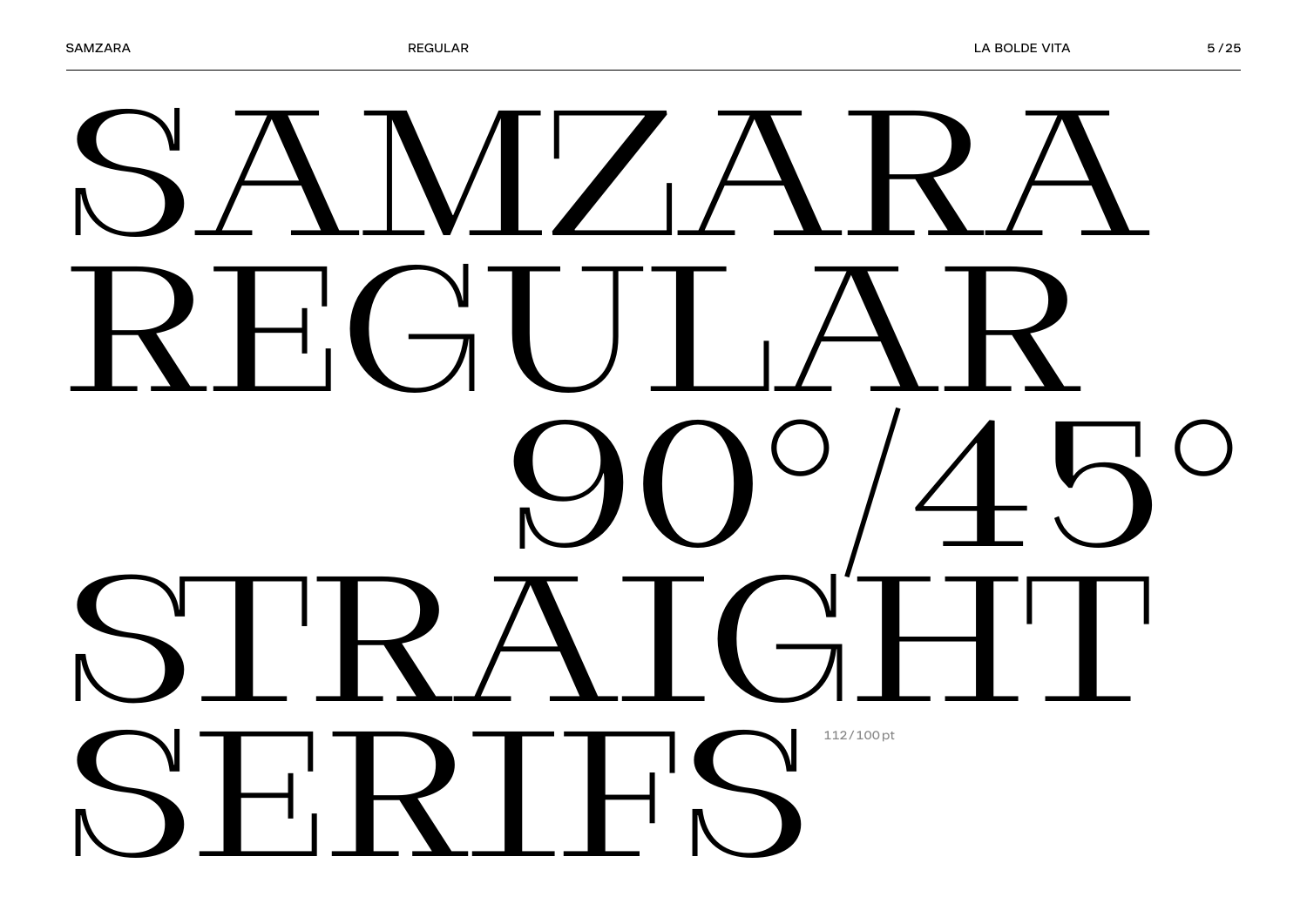## agbcdefgghijklmn opqrsßtuvwxyzz ABCDEFGHIJKLMNO PQQRSISTUVWXYZZ 1234567890  $...$ ?a# $\epsilon$ \$¥8%^\*  $\left(\begin{array}{c} \end{array}\right)\left[\begin{array}{c} \end{array}\right]\left\{\begin{array}{c} \end{array}\right\}=\left[-+\left\langle \end{array}\right]\left/\right.$

 $6/25$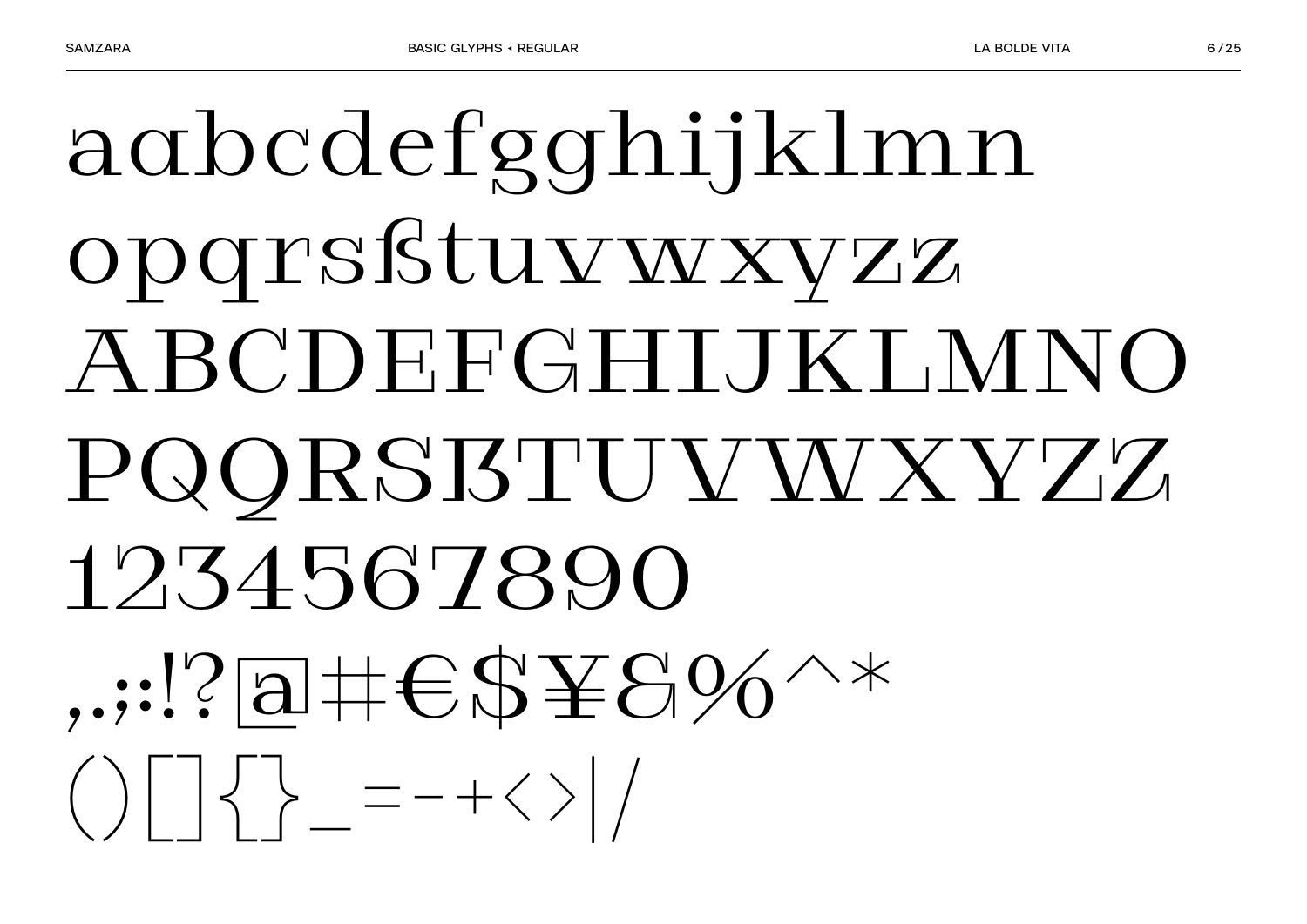#### $+ - \pm \times \div = \pm \approx \langle 0 \rangle \leq 2 \sim \neg 1 / 2$  $\Delta\Omega\mu\pi\int\!\Delta\Pi\Sigma\partial\psi\cdot\infty\%$

00123456789  $\#$ %()(){}{'}[]...;  $+ - \pm \times \div = \neq \infty \Longleftrightarrow \leq \geq \Phi \text{EFEESY}$ 

**FIGURES** 00123456789  $00123456789_{\begin{smallmatrix}00123456789\end{smallmatrix}}$  $(0) (1) (2) (3) (4) (5) (6) (2) (8) (9)$  $\boxed{0}$   $\boxed{1}$   $\boxed{2}$   $\boxed{3}$   $\boxed{4}$   $\boxed{5}$   $\boxed{6}$   $\boxed{7}$   $\boxed{8}$   $\boxed{9}$ 

WWW www  $\overline{B}$ ? i.

**CONTEXTUAL ALTERNATES** 

**TABULAR FIGURES** 

MATHEMATICAL SYMBOLS

**DISCRETIONARY LIGATURES** CT CZ ST SZ SS TT Ta Fa cz ra rz ss sz tt

**STANDARD LIGATURES**  $fi\,fi\,ff\,ff\,ff$ 

#### **I OWFRCASE**  $aabcdefgghijklmn$ opgrsßtuvwxyzz

ABCDEFGHIJKLMNO PQORSTUVWXYZZ

**UPPERCASE** 

OTHER SYMBOLS  $\mathop{\mathbf{C}} \mathop{E} \mathop{F} \mathop{E} \mathop{E} \mathop{S} \mathop{Y} \mathop{\cong} \mathop{\mathbf{C}} \mathop{P} \mathop{S} \mathop{\mathbf{E}} \mathop{C} \mathop{P} \mathop{T^M}$ Nolaoo⇔eqSffft  $\xleftarrow{\uparrow}\downarrow\rightarrow\xleftrightarrow{\uparrow}\uparrow\wedge\bar{\wedge}\vee\vee\blacktriangle\mathbf{v}\blacktriangleright\mathbf{1}\perp\mathbf{1}\blacktriangleright\mathbf{r}\blacktriangleright\mathbf{1}$ 

ĐĎĐ ÈÉÊËĒEĚEEĚE ĜĞĠĢĞ ĤH ÌÍÎÏĨĬĪĮĮİ IJĹĴ Ķ ĹĻĽĿŁ ÑŃŅŇŊ ÒÓÔÕÖØØŌŎŎŎQŒ ÞŔŖŘŚŜŞŞŠ TTŤŦ ÙÚÛÜŨŪŬŮŰŲŲ ŴŴŴŴ*Ŵ* ÝŶŸŸŶŶ*ŶŹŻŻŽ* à à á á â â ã ã ä ä å å ā ā ă ă a a a å å a a æ æ ccccc ddd eéeeeeeee gggggggggg hh iíiïiiiii jií ji kk 11IH nnnnn dóooöooooooo b rrr śŝssš ttťt ùúûüūūŭůúuu wwww VŶŸVŶŶ ŹŹŻŻŽŽ

ÀÁÂÃÄÅĀĀĀĄÁẠÆÆ ÇĆĈĊČ

 $/ \setminus () ()$   $\cap$   $\{$   $\}$   $\cap$   $\{$   $\}$   $\cap$   $\{$   $\}$   $\cap$   $\{$   $\}$   $\{$   $\}$   $\{$   $\}$   $\{$   $\}$   $\{$   $\}$   $\{$   $\}$   $\{$   $\}$   $\{$   $\}$   $\{$   $\}$   $\{$   $\}$   $\{$   $\}$   $\{$   $\}$   $\{$   $\}$   $\{$   $\}$   $\{$   $\}$   $\{$   $\}$   $\$ **CASE-SENSITIVE FORMS**  $\text{K} \otimes \text{K} \otimes \text{K} \otimes \text{K} \otimes \text{K} \otimes \text{K} \otimes \text{K} \otimes \text{K} \otimes \text{K} \otimes \text{K} \otimes \text{K} \otimes \text{K} \otimes \text{K} \otimes \text{K} \otimes \text{K} \otimes \text{K} \otimes \text{K} \otimes \text{K} \otimes \text{K} \otimes \text{K} \otimes \text{K} \otimes \text{K} \otimes \text{K} \otimes \text{K} \otimes \text{K} \otimes \text{K} \otimes \text{K} \otimes \text{K$ 

 $\ldots$ :;...!;?  $\cdot \cdot \cdot$  \*\*\*\* #  $\cdot \cdot \cdot \cdot \cdot \cdot \cdot \times \times \times \times \times \times \times \cdot \cdot \cdot$ 

PUNCTUATION

**ACCENTED CHARACTERS**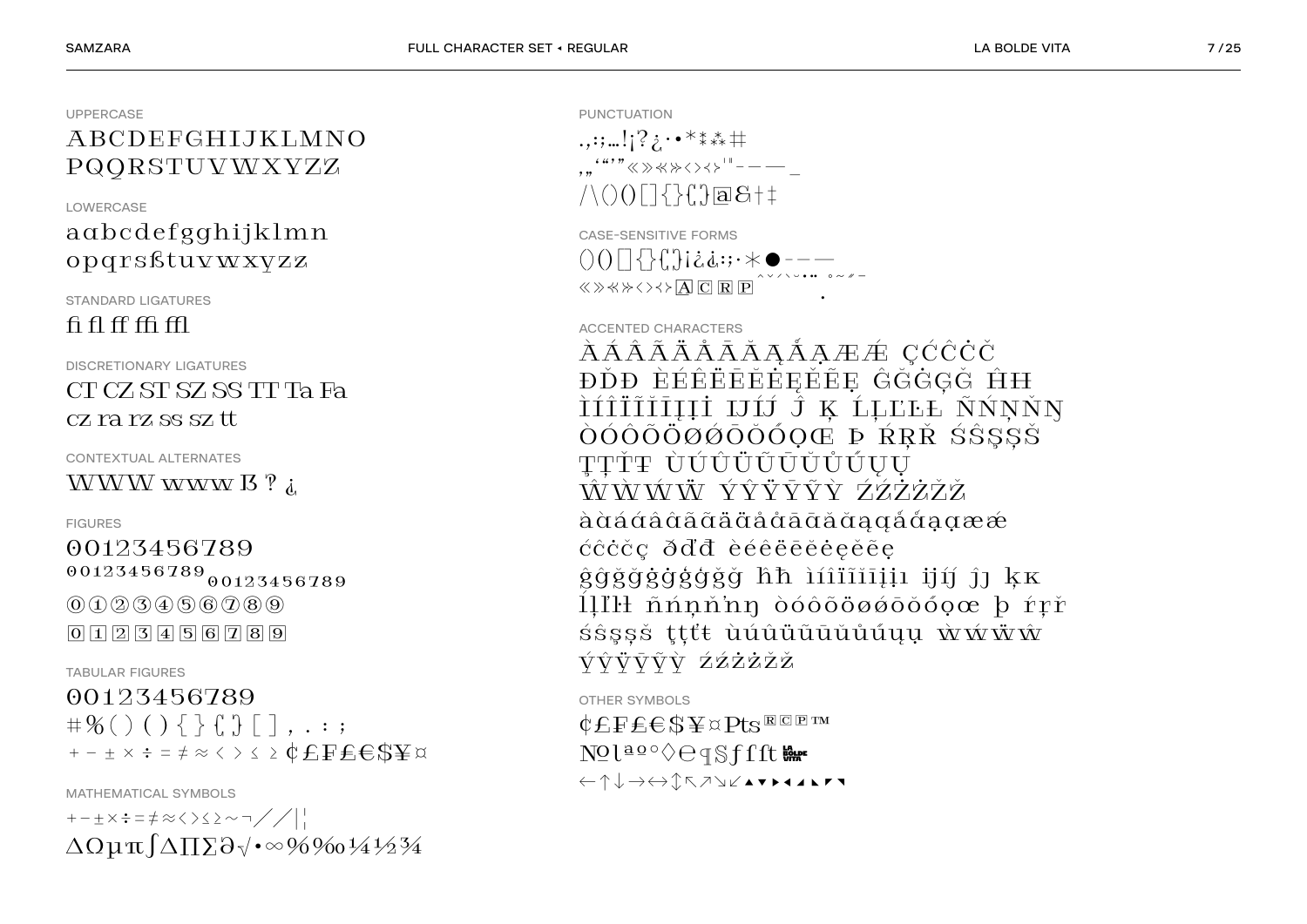Tangerine Sugar Chestnut Yellow Deep 51 Peanuts Watergate Xanith Rover 2-storey Gee 94 Cent Aqua Jobbing Application 8 to 7 Query 6-Nine but far from Zero Bubbles 3 Eyed Farewell Quijote Zebra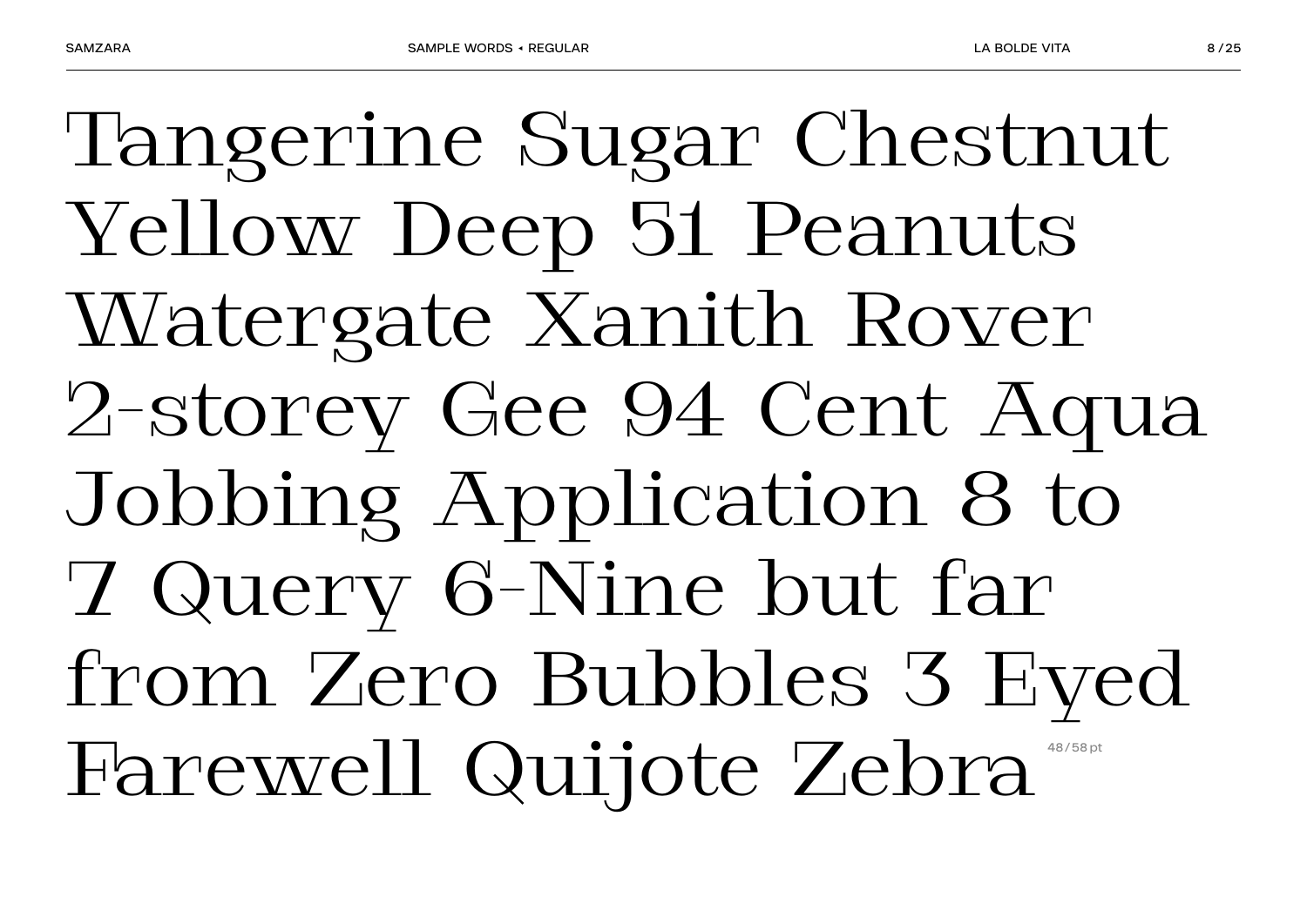## $ATMAN = 230 GROSTV$  $\langle UNIVERSALR RELATITY\rangle$ ŚŪNYATĀ † RECYCLED  $CZENA\times JTTTFR\triangleright A'R$  $(C.1700 - C.500$  BCE) BELIEFOSUBSTANCES **WWW.BUDDHLSMA**

**I A BOLDE VITA**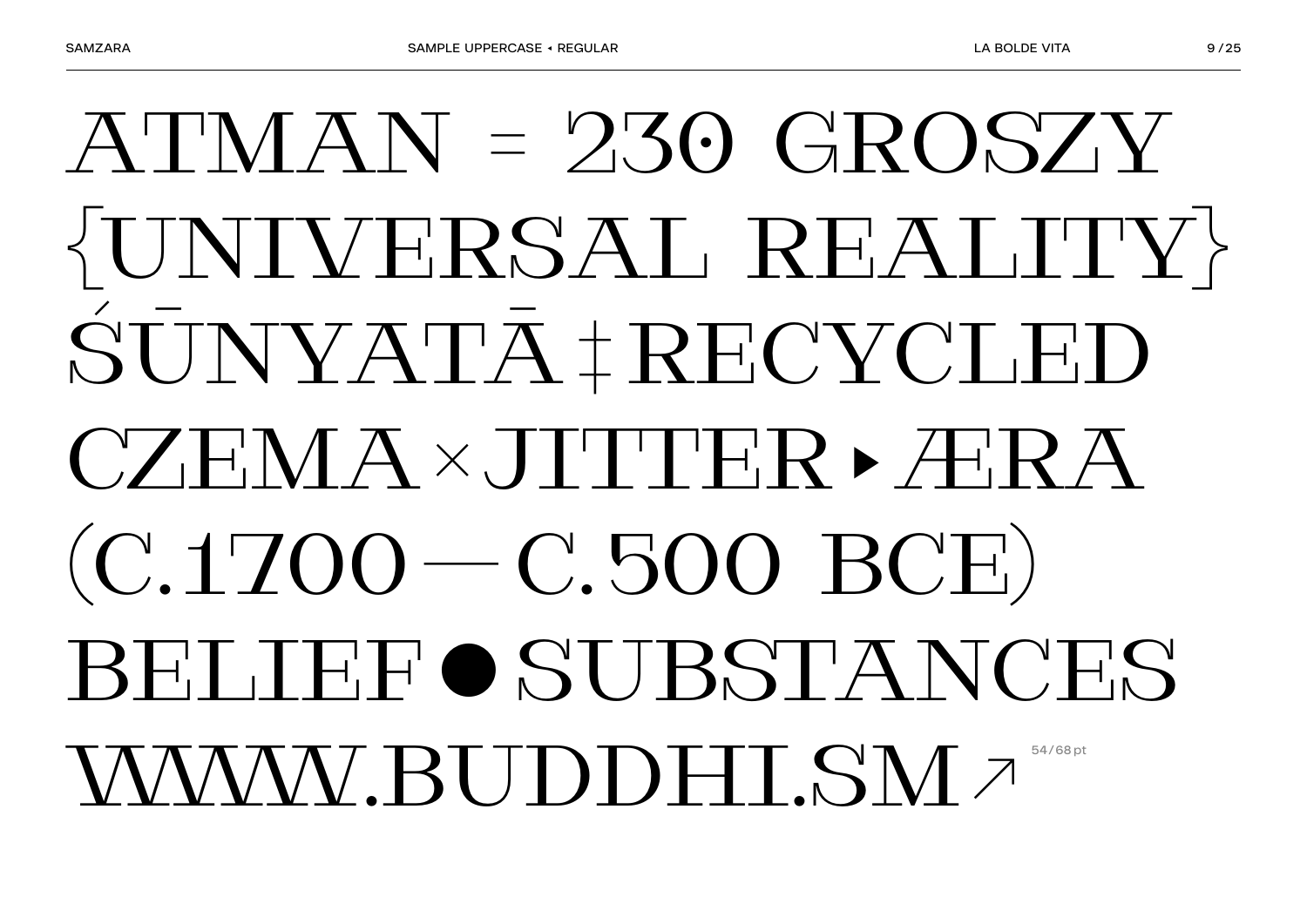Zângão vår Lartë Shtypjes Réttlætis #l'homme Dignité Ældrebesøg »Virðingar« régime@droit.fr Žmogaus że Człowieka {Gyffredin} "Kadınların" Ävensom\* Içinde Straßenfest Þjóðdir Rettferdighet (Arrêté) …  **48/58 pt**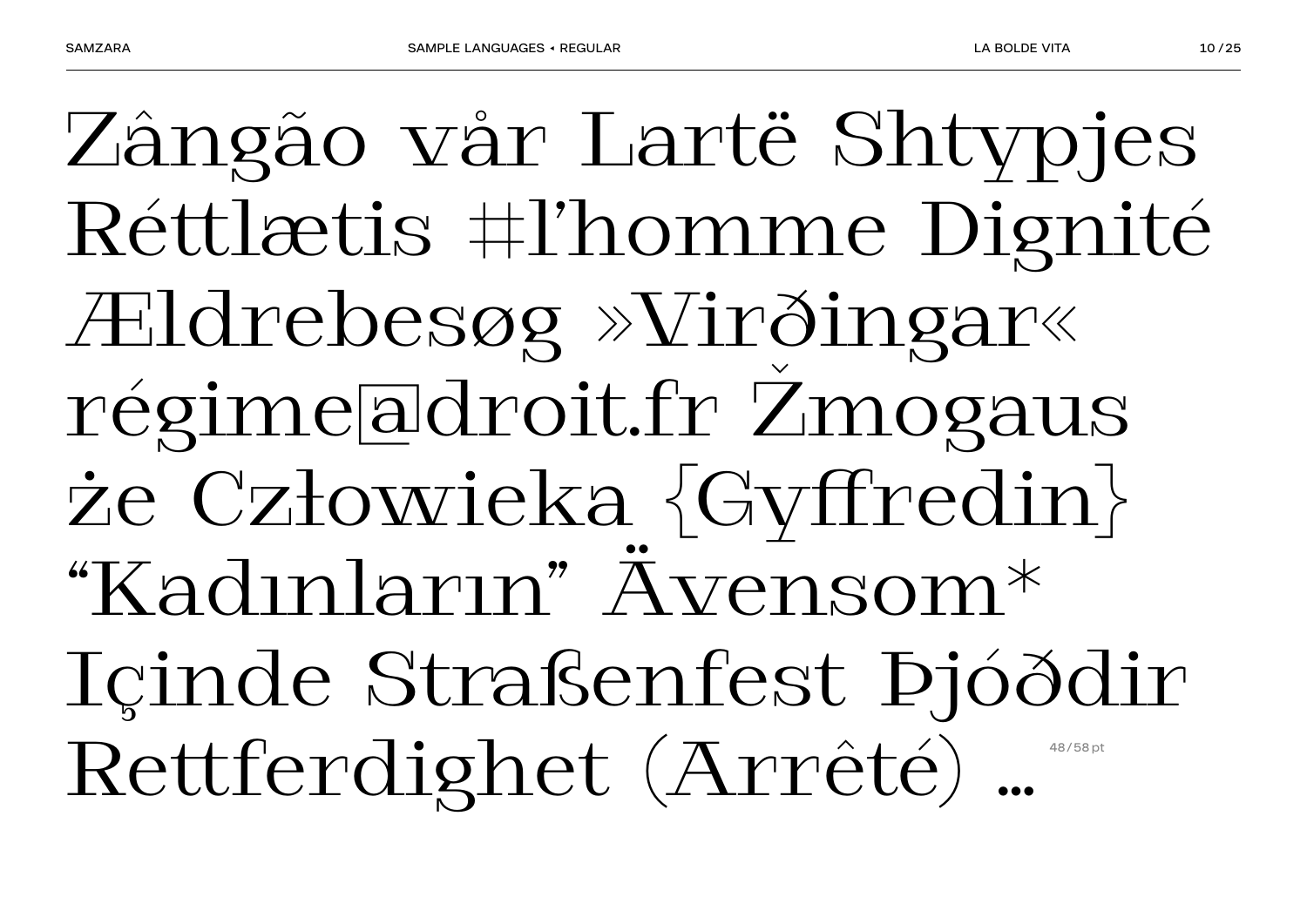## salinity  $\neq 34\%$  (34 $\neq$ ) »Diarrhée Not« Oh really?\"Suffix" 281, Z\$ > Specta<sup>E</sup> **J Q S A D Quintessenz** 940m<sup>3</sup> Tapes<sup>TM</sup>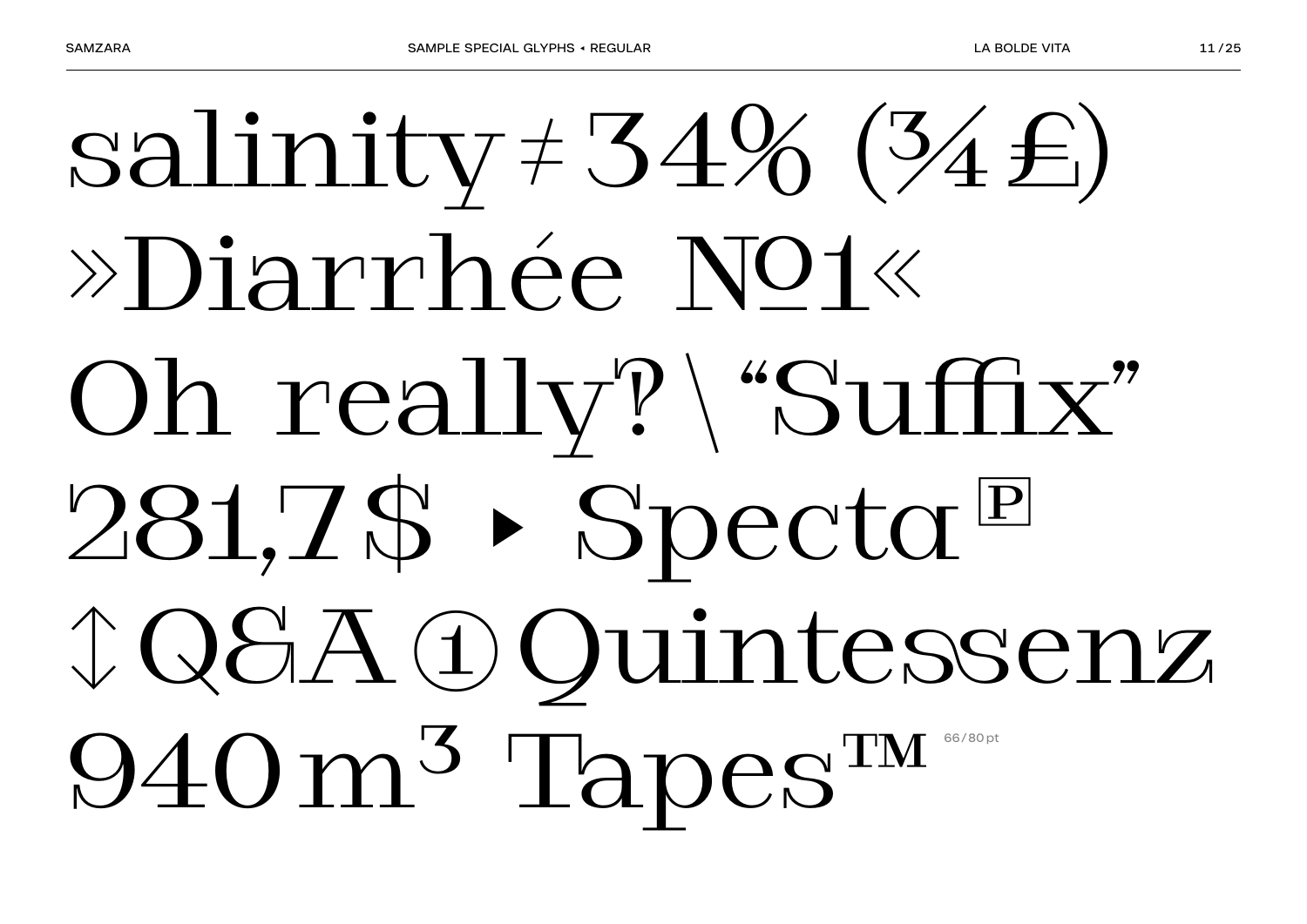•The historical origins of a concept of a cycle of repeated reincarnation are obscure but the idea appears in texts of both India and ancient Greece during the first millennium BCE.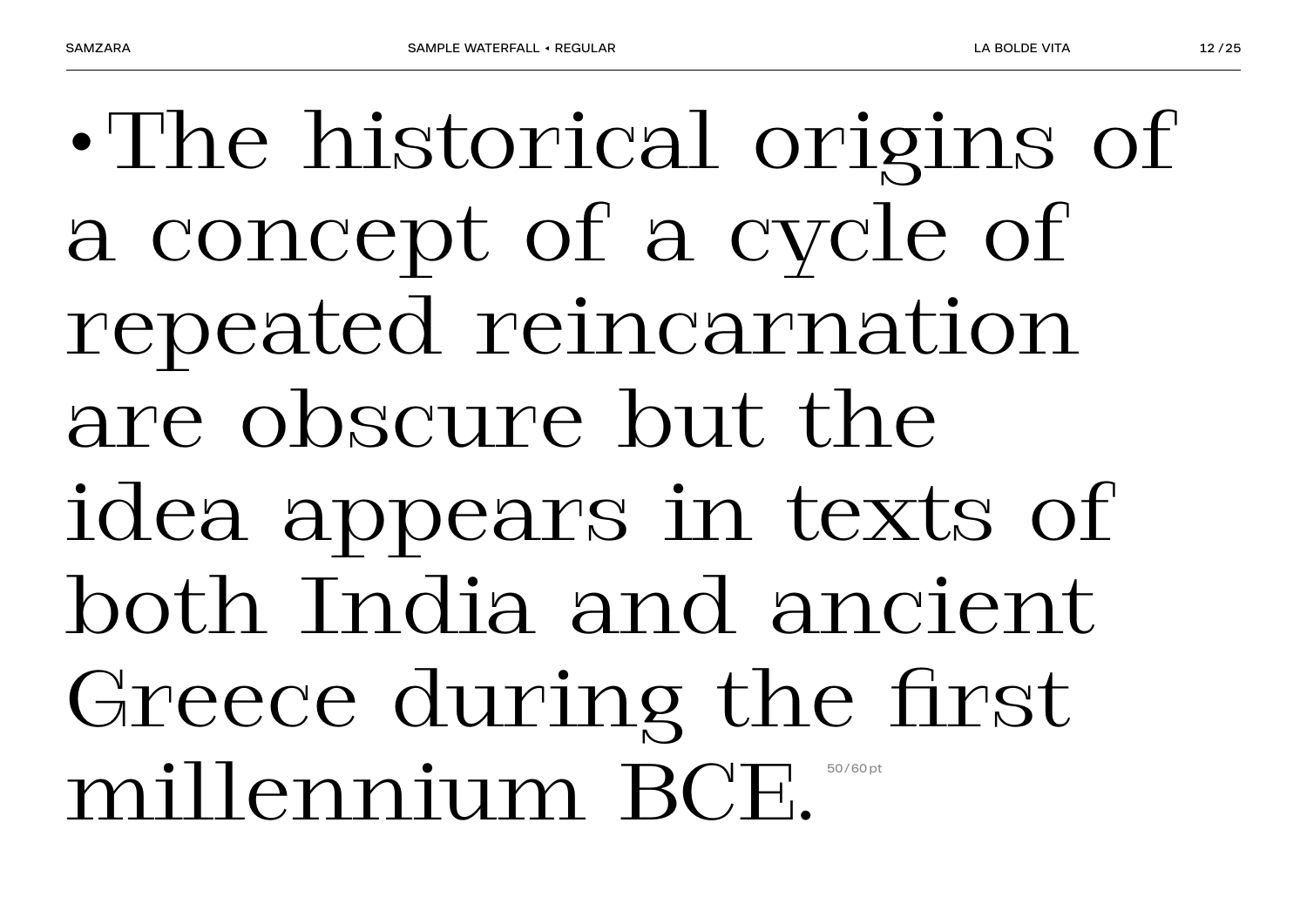•The historical origins of a concept of a cycle of repeated reincarnation are obscure but the idea appears in texts of both India and ancient Greece. **40/48 pt**

•The historical origins of a concept of a cycle of repeated reincarnation are obscure but the idea appears in texts of both India and ancient Greece during the first millennium BCE.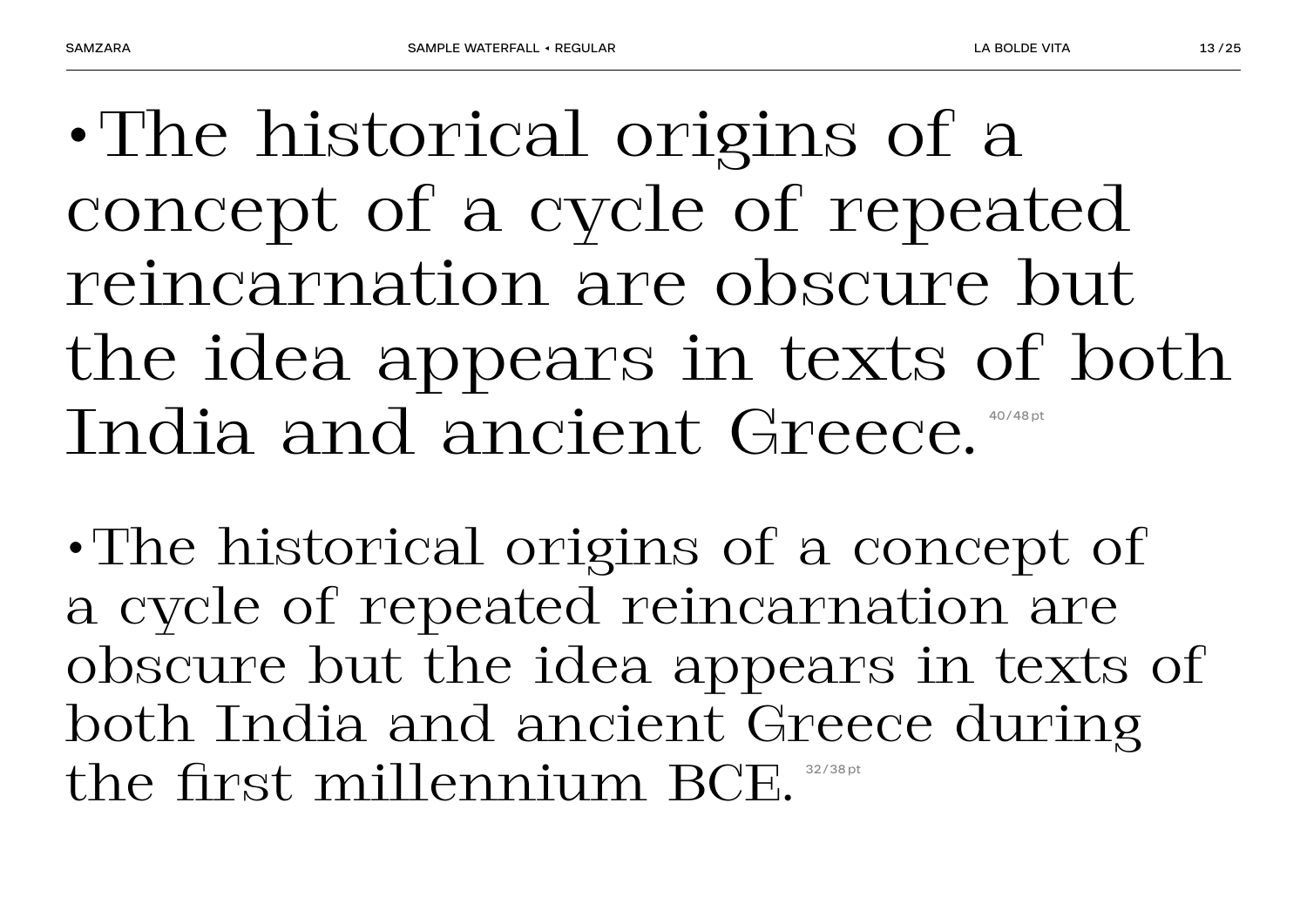•The historical origins of a concept of a cycle of repeated reincarnation are obscure but the idea appears in texts of both India and ancient Greece during the first millennium BCE. 24/28pt

•The historical origins of a concept of a cycle of repeated reincarnation are obscure but the idea appears in texts of both India and ancient Greece during the first millennium BCE. The idea of Samsara is hinted in the late Vedic texts.  $18/21pt$ 

•The historical origins of a concept of a cycle of repeated reincarnation are obscure but the idea appears in texts of both India and ancient Greece during the first millennium BCE. The idea of Samsara is hinted in the late Vedic texts such as the Rigveda, but the theory is absent.  $14/17$  pt

•The historical origins of a concept of a cycle of repeated reincarnation are obscure but the idea appears in texts of both India and ancient Greece during the first millennium BCE. The idea of Samsara is hinted in the late Vedic texts such as the Rigveda, but the theory is absent. The late textual layers of the Vedas mention and anticipate the doctrine of Karma and rebirth, however states Stephen Laumakis, the idea is not fully developed.  $11/14$  pt

•The historical origins of a concept of a cycle of repeated reincarnation are obscure but the idea appears in texts of both India and ancient Greece during the first millennium BCE. The idea of Samsara is hinted in the late Vedic texts such as the Rigveda, but the theory is absent. The late textual layers of the Vedas mention and anticipate the doctrine of Karma and rebirth, however states Stephen Laumakis, the idea is not fully developed. It is in the early Upanishads where these ideas are more fully developed, but there too the discussion does not provide specific mechanistic details. 9/12 pt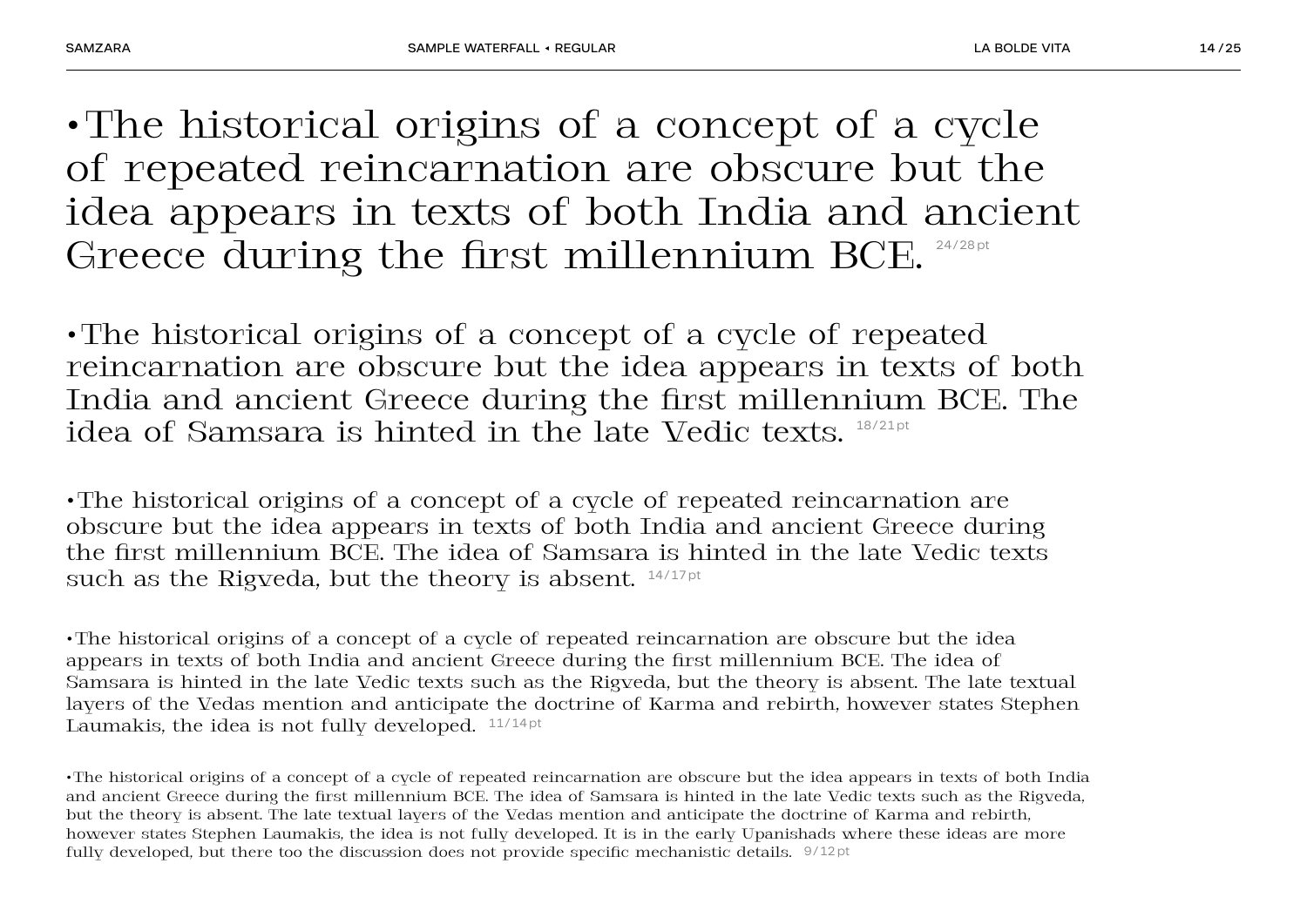## *SAMZARA ITALIC 21° SLANTED STUBBORN SERIFS* **112/100 pt**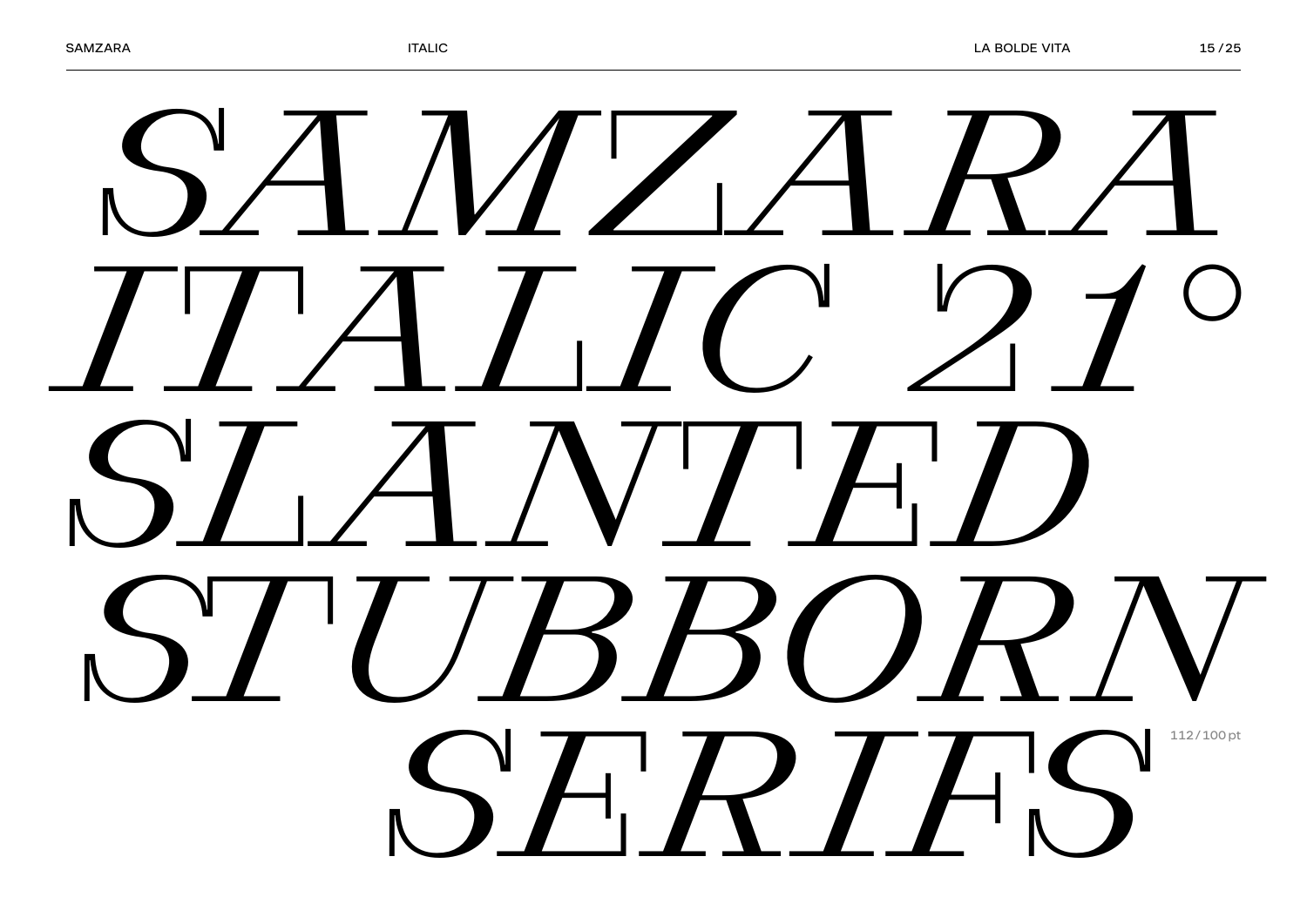aabcdefgghijklmn opqrsßtuvwxvzz ABCDEFGHIJKIMNO PQQRSBTUVVXYZZ 1234567890  $( ) / 7 / 7 = - + 1 / 7$ 

 $16/25$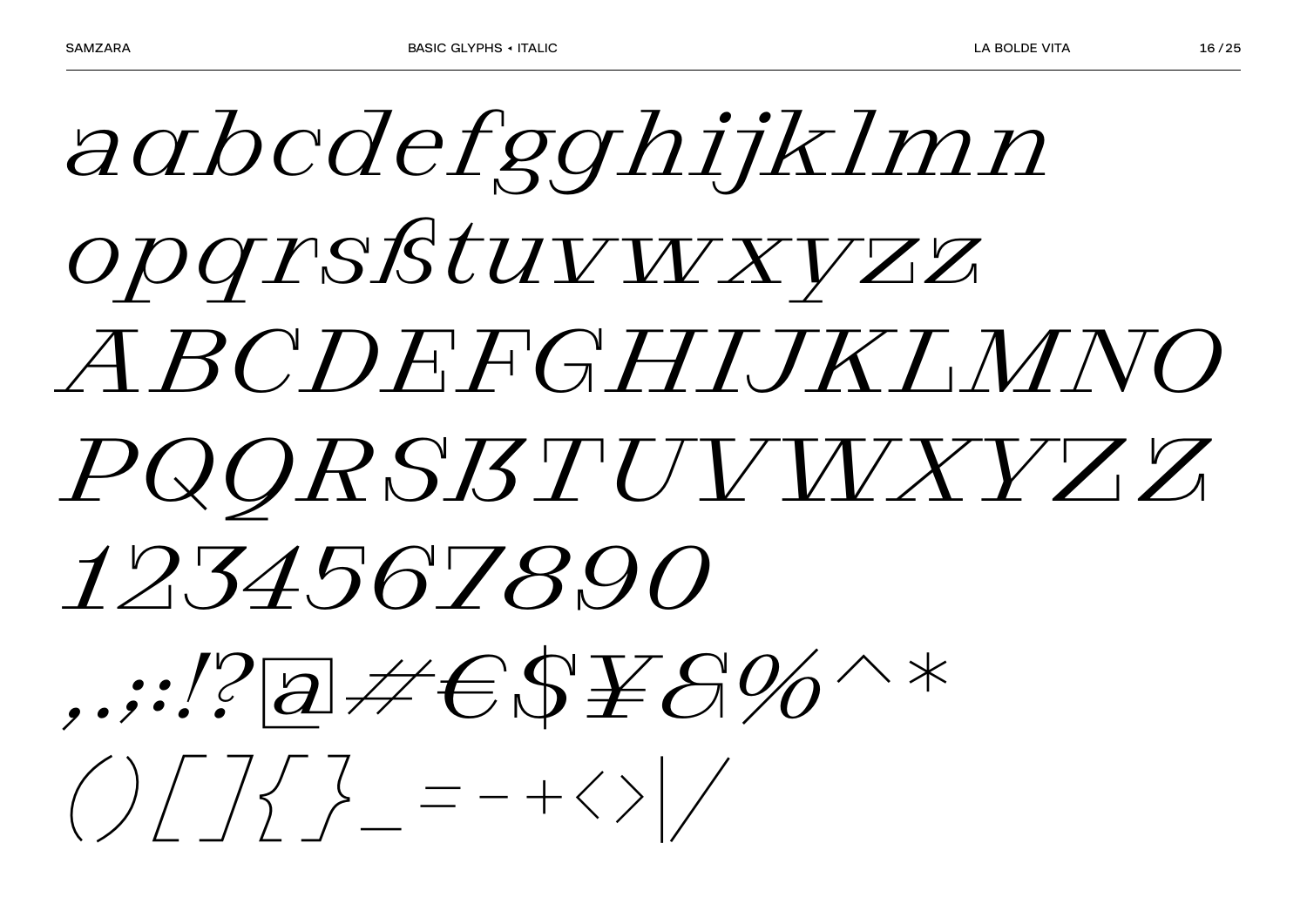**UPPERCASE** 

### ABCDEFGHLIKLMNO PQQRSTUVWXYZZ

**I OWFRCASE** 

### agbcdefgghijklmn opgrsßtuvwxvzz

**STANDARD LIGATURES**  $f\hat{H}ff\hat{H}ff$ 

**DISCRETIONARY LIGATURES** 

 $CT$  CZ ST SZ SS TT Ta Fa  $CZ$  ra  $rz$  ss  $sz$  tt

**CONTEXTUAL ALTERNATES**  $WWWWWW$ 

**FIGURES** 

00123456789  $00123456789_{00123456789$  $(0)$  $(1)$  $(2)$  $(3)$  $(4)$  $(5)$  $(6)$  $(7)$  $(8)$  $(9)$  $\boxed{0}$   $\boxed{1}$   $\boxed{2}$   $\boxed{3}$   $\boxed{4}$   $\boxed{5}$   $\boxed{6}$   $\boxed{7}$   $\boxed{8}$   $\boxed{9}$ 

**TABULAR FIGURES** 

#### 00123456789  $\#$  ( ) ( ) { } {  $?$  [ ]  $\left[$   $\right]$  . . . ;

MATHEMATICAL SYMBOLS  $+-+ \times \div = \neq \approx \langle \rangle \langle \rangle \sim \neg / / \langle | \cdot |$  $\Delta Q\mu\pi/\Delta\Pi\Sigma\partial\sqrt{\cdot}\infty\%$  PUNCTUATION

 $\ldots$  : ; ...  $\frac{1}{2}$  ;  $\cdot \cdot \cdot$  \* \* \* \* ...  $\ldots$  "" « » « » « » < > < > < > " - - -- $\triangle OOT7777777777887$ 

CASE-SENSITIVE FORMS 

**ACCENTED CHARACTERS** 

*ÀÁÀÃÄÅĀĀĀAÅAÆÆ CĆĊĊĊ ĐDĐ ÈÉEËEËEËEËE GĞGGĞ* HH ÌÍI้IIIȚȚII IJÍJ J Ķ ĹĻĽĿŁ *ÑŃŅŇŊ ÒÓÒÕÕØØŌŎŎŎQŒ ÞŔŖR* SSSSS TTTT ÙÚÙÜÜÜÜÜÚUU <del>wy wyst</del>ych wydatka wystętych wystętych wystętych wystętych wystętych wystętych w wystętych wystętych wystętych ccccc dd'd èééééééééée ggğğggggg hh ìiliiiiii jií ji kk III'H nnnnn dódooogoodooc b rrr sssss tttt ùuuüüüüüüuu ŴŴŴŴ VVŸVVŶ ŹŹŻŻŻ

OTHER SYMBOLS

 $\mathcal{C}$ fffes $\mathcal{L}$  $N^{\mathcal{O}}$  $l^{a\,o\,\circ}\Diamond\ominus q\,\mathcal{S}f\,f\,f$  $\xleftarrow{\uparrow} \rightarrow \downarrow \leftrightarrow \uparrow \uparrow \wedge \wedge \vee \wedge \bullet \vee \bullet \bullet \bullet \bullet \bullet \bullet$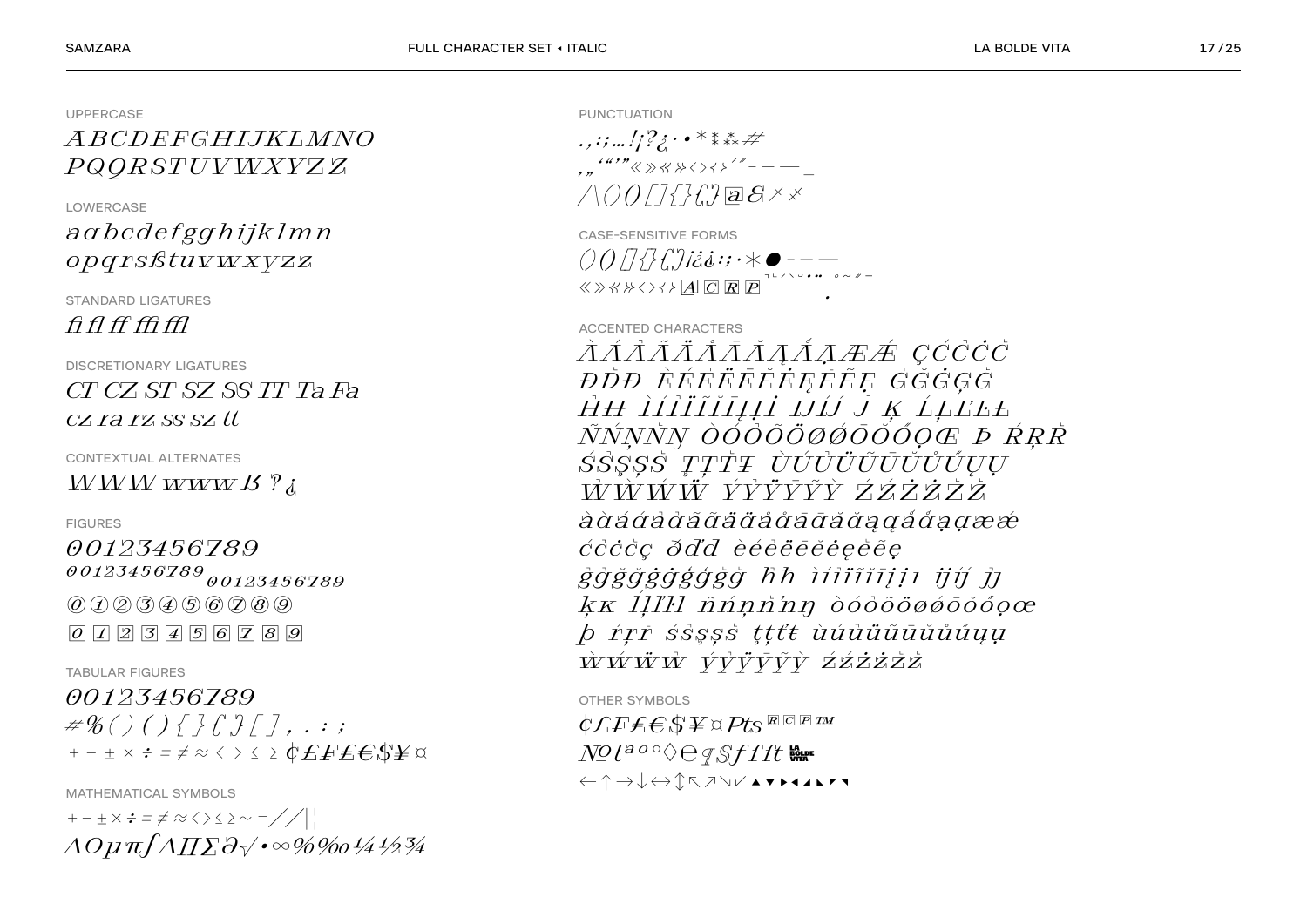*Tangerine Sugar Chestnut Yellow Deep 51 Peanuts Watergate Xanith Rover 2-storey Gee 94 Cent Aqua Jobbing Application 8 to 7 Query 6-Nine but far from Zero Bubbles 3 Eyed Farewell Quijote Zebra*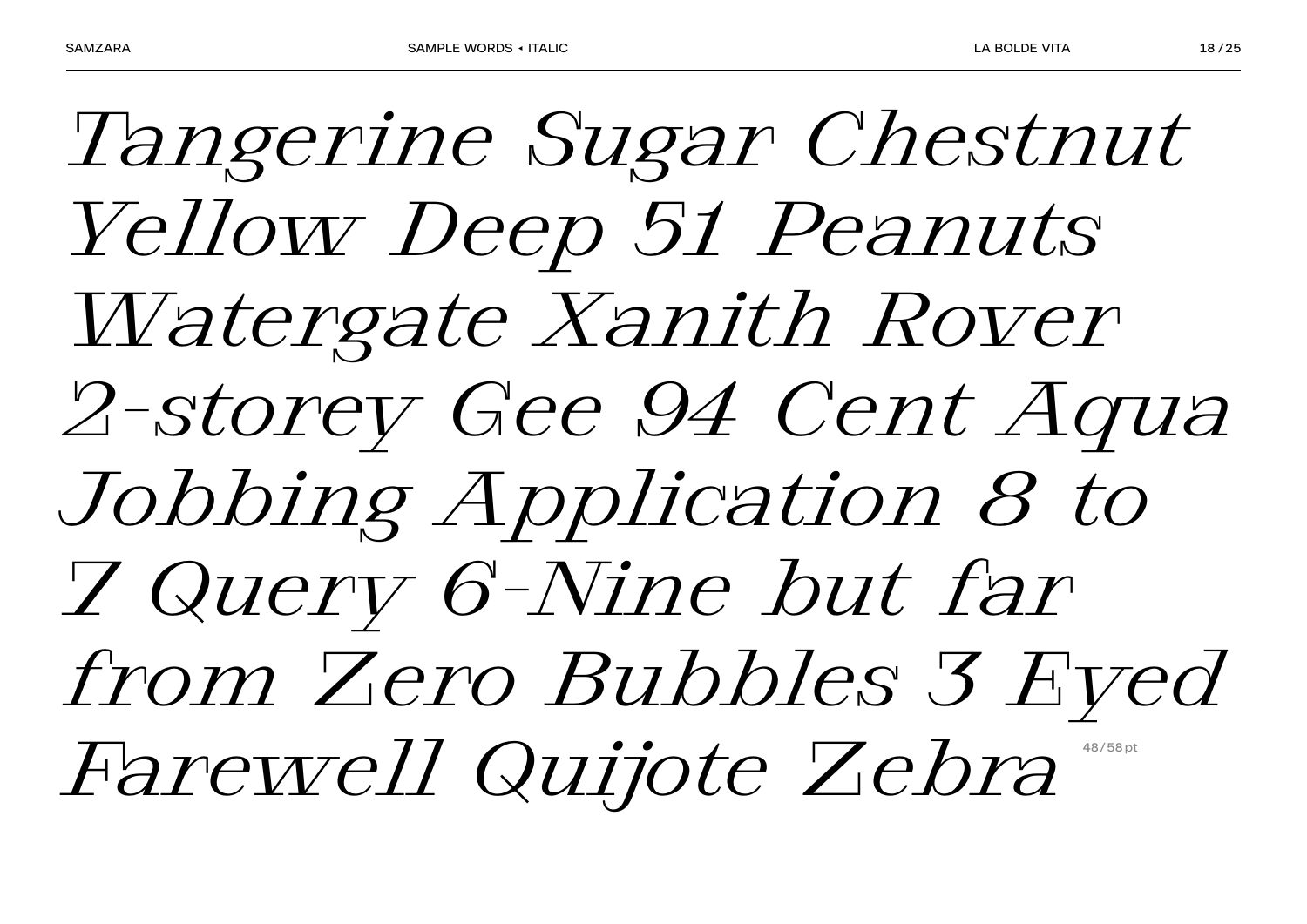### $ATMAY = 230$  GROSZY *SUNIVERSAL REALITY*  $\overline{S}\overline{U}\overline{J} N\overline{V} \overline{A} \overline{T}\overline{A} \times \overline{R} F\overline{C} V\overline{C} \overline{I} \overline{F} \overline{D}$  $CZFAMA \times JTTFR$  $(C.1700 - C.500 BC)$ BELIEFO SUBSTA NCES **WWW.BUDDHLSM2**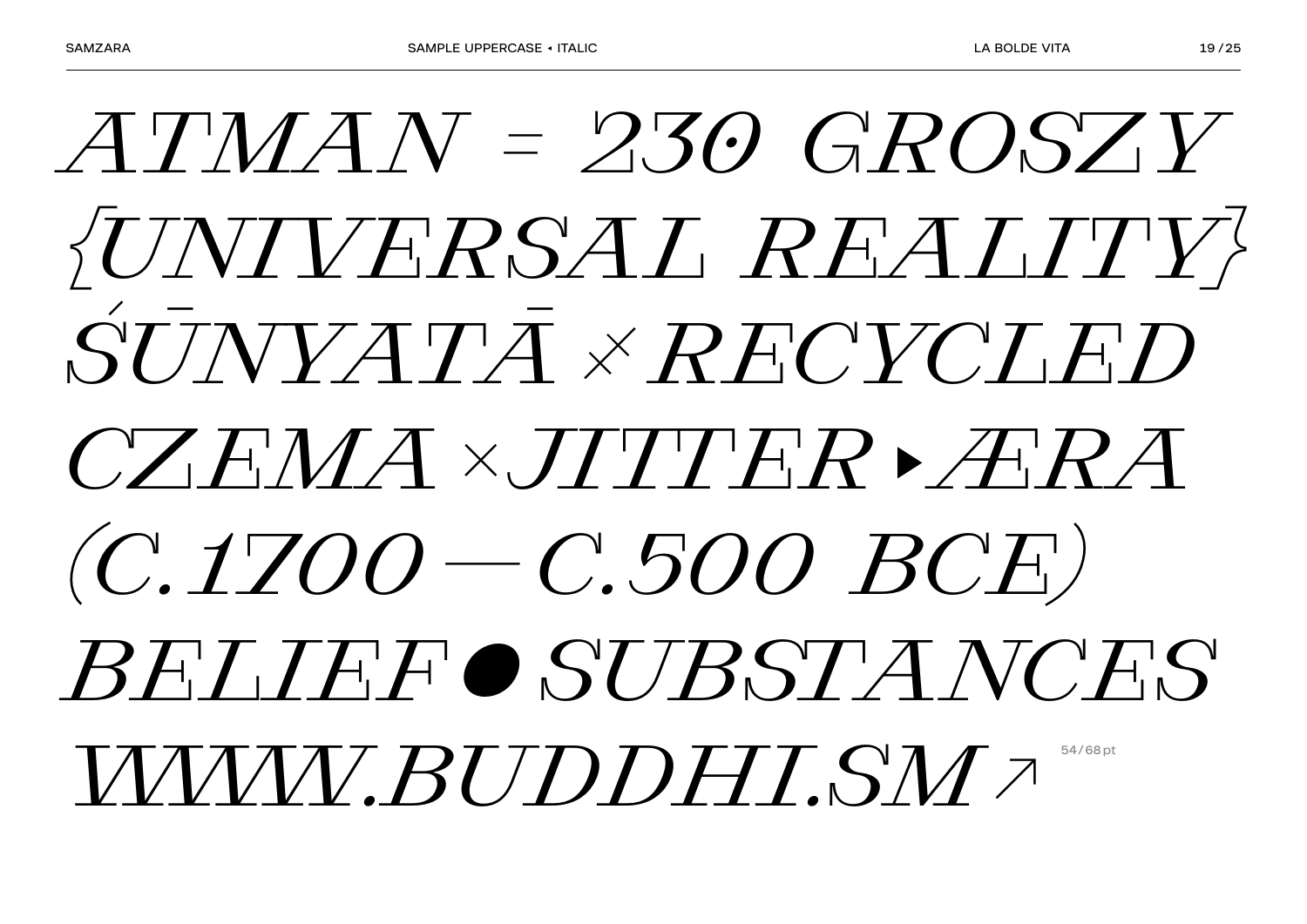*Zângão vår Lartë Shtypjes Réttlætis #l'homme Dignité Ældrebesøg »Virðingar« régime@droit.fr Žmogaus że Człowieka {Gyffredin} "Kadınların" Ävensom\* Içinde Straßenfest Þjóðdir*   $Rettferdighet (Arreté)$  ...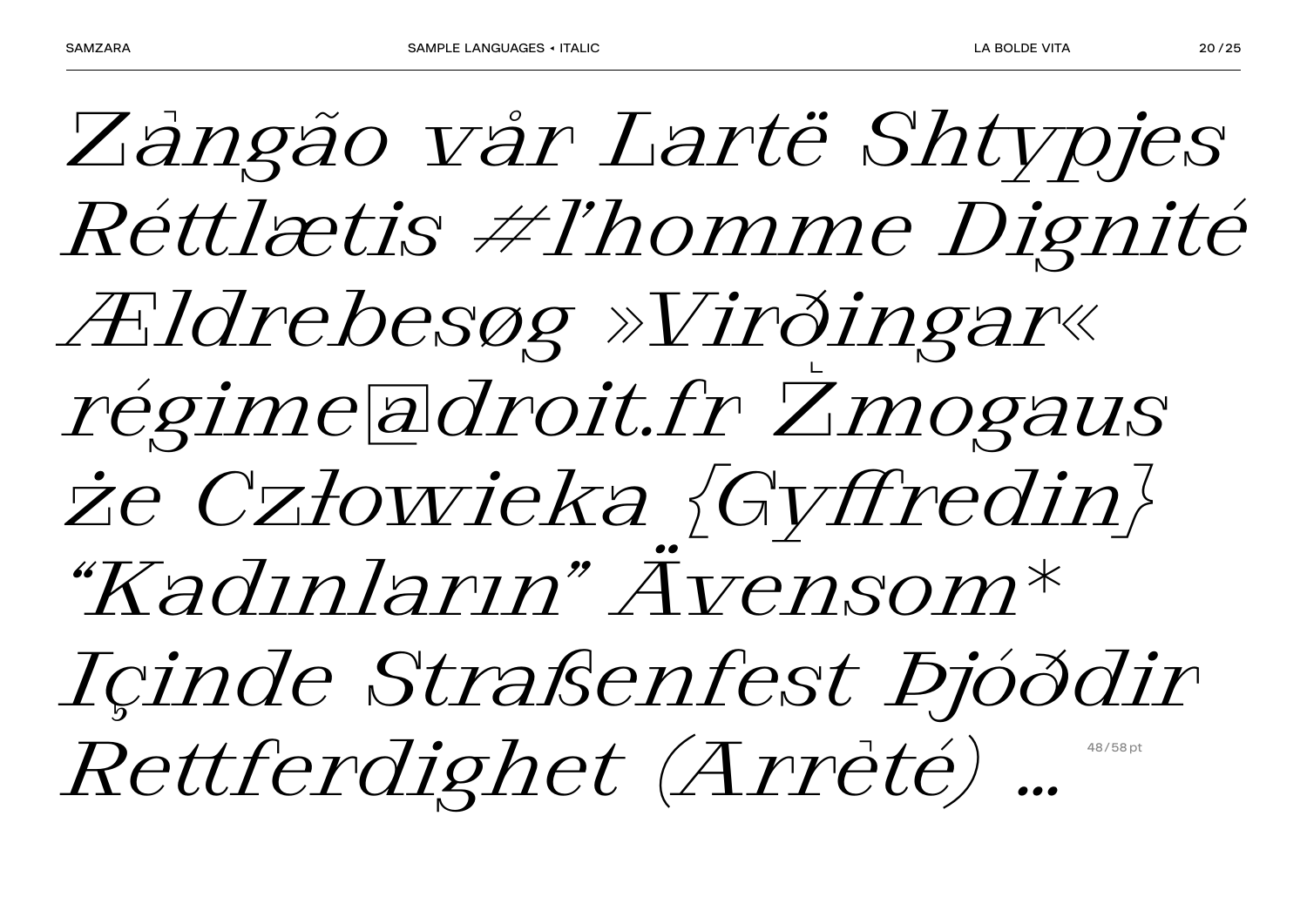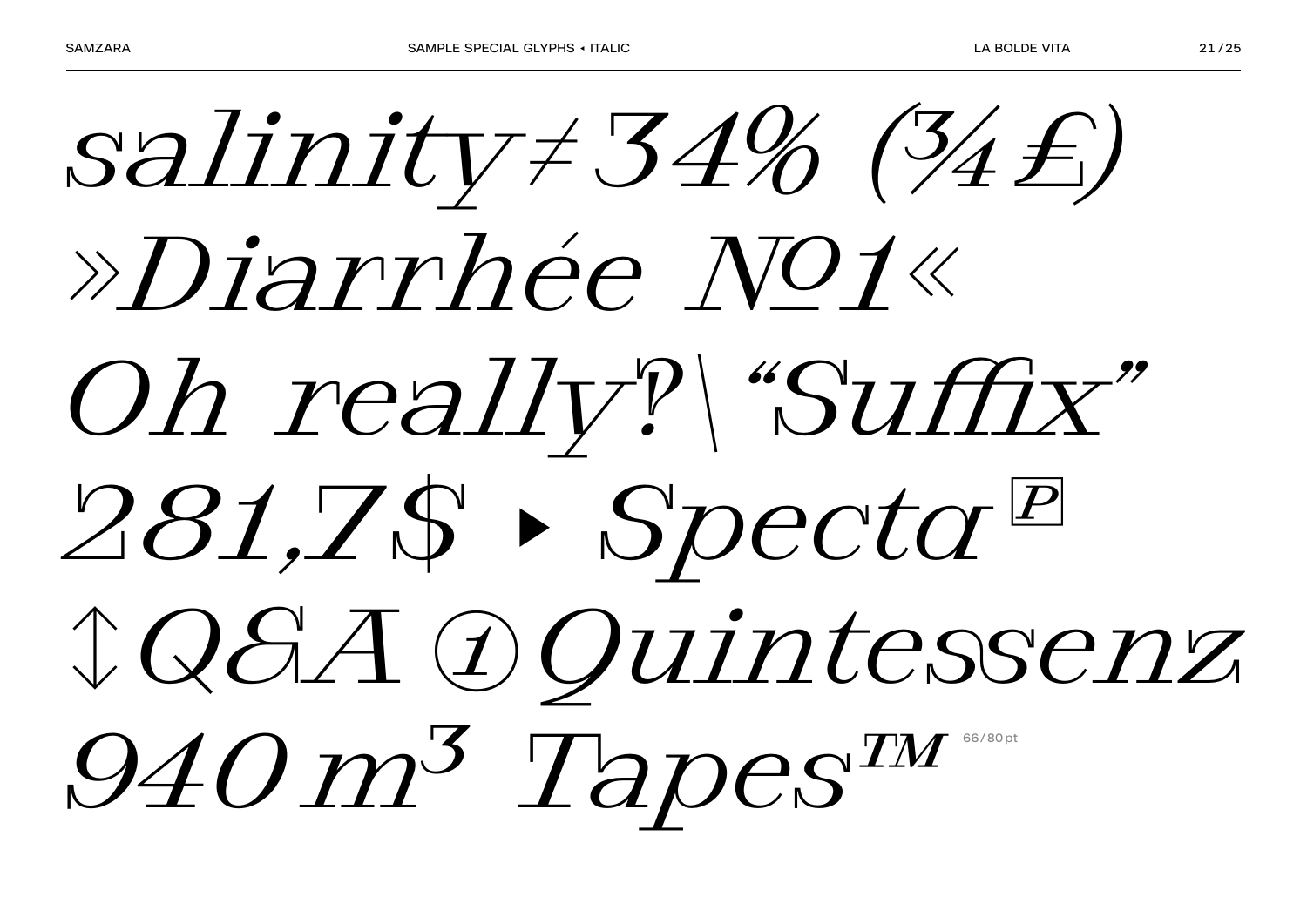*•The historical origins of a concept of a cycle of repeated reincarnation are obscure but the idea appears in texts of both India and ancient Greece during the first millennium BCF.*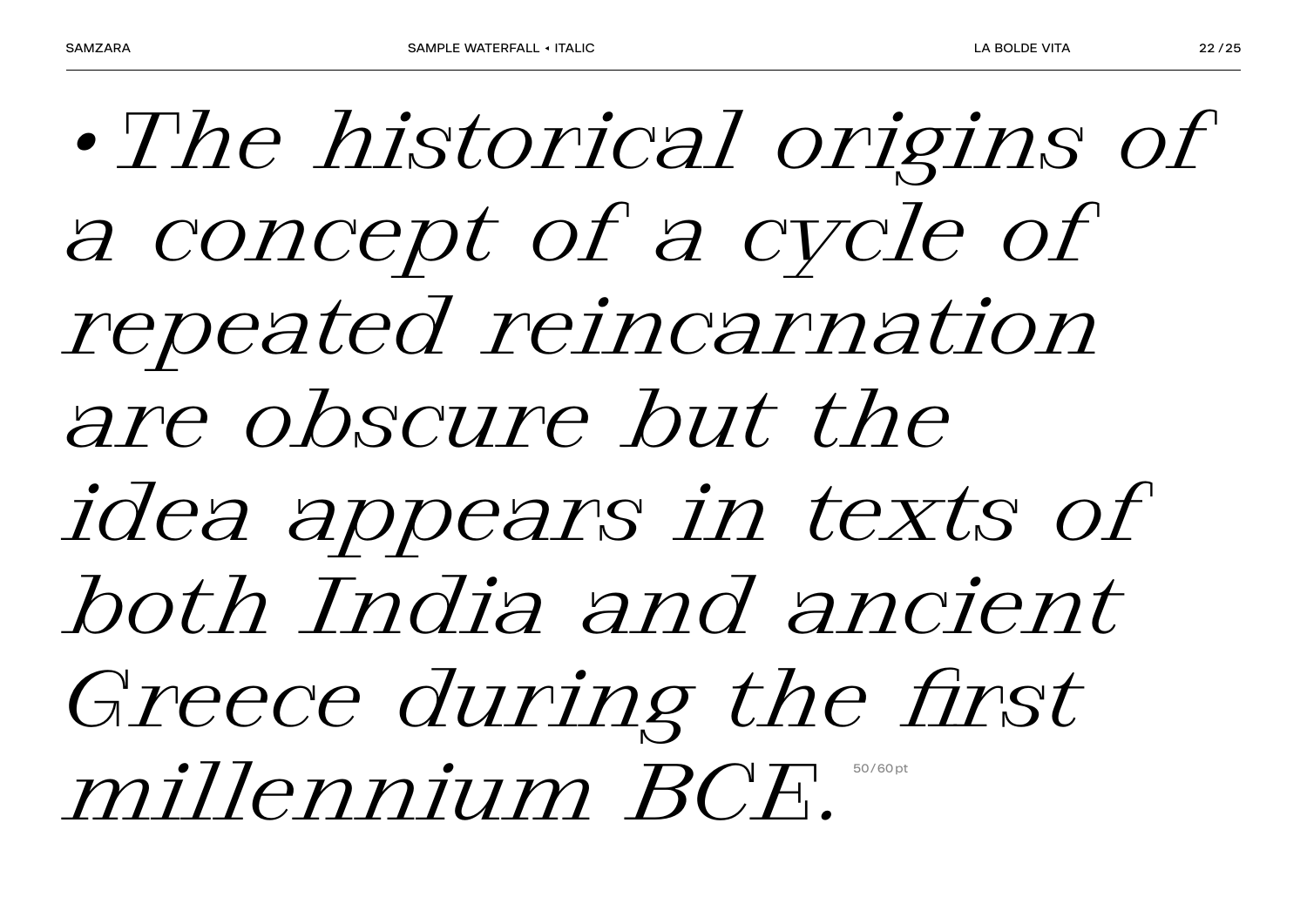*•The historical origins of a concept of a cycle of repeated reincarnation are obscure but the idea appears in texts of*  **both India and ancient.** 

*•The historical origins of a concept of a cycle of repeated reincarnation are obscure but the idea appears in texts of both India and ancient Greece during the first millennium BCE.*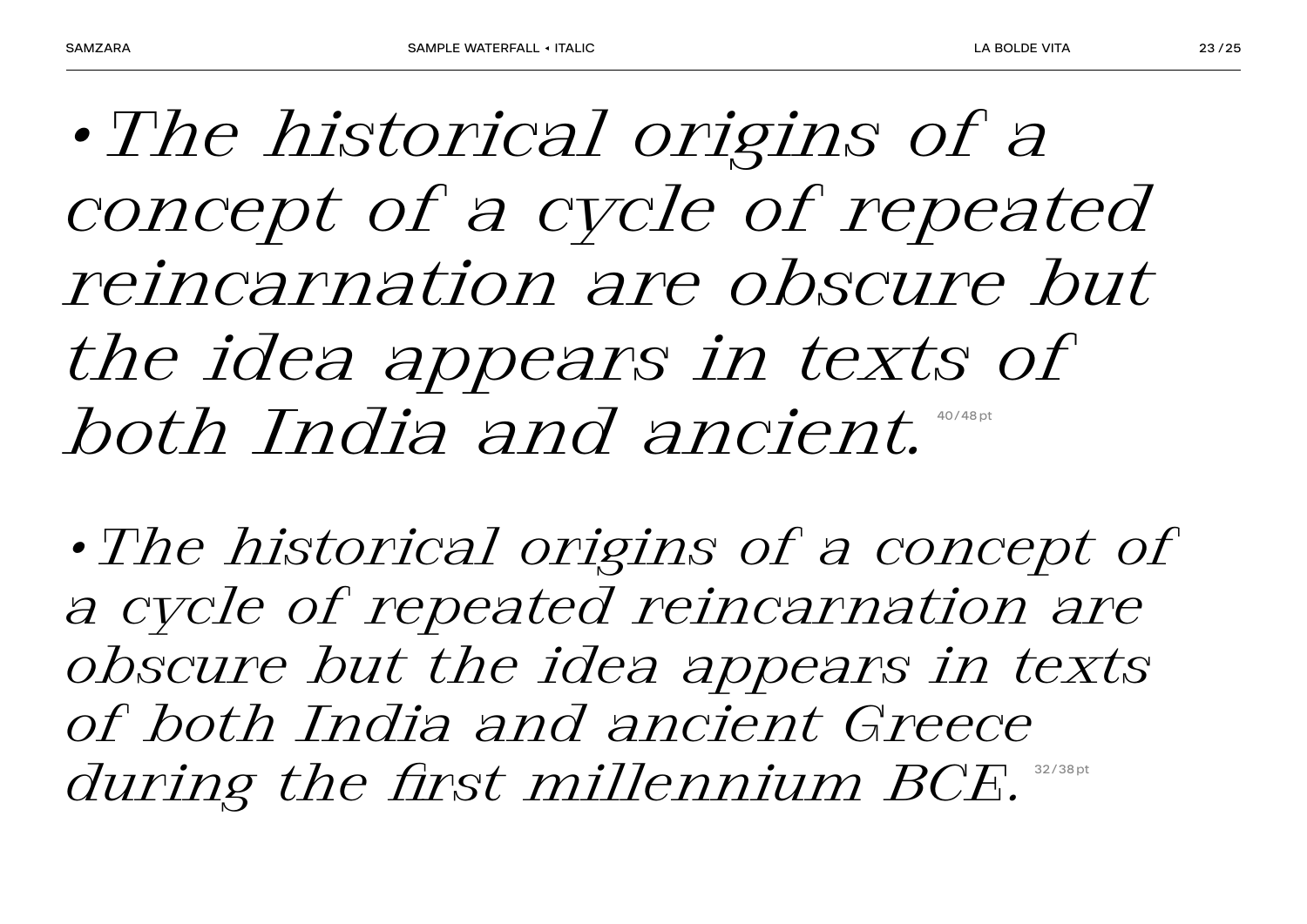*•The historical origins of a concept of a cycle of repeated reincarnation are obscure but the idea appears in texts of both India and ancient Greece during the first millennium BCE.* 

*•The historical origins of a concept of a cycle of repeated reincarnation are obscure but the idea appears in texts of both India and ancient Greece during the first millennium BCE. The idea of Samsara is hinted in the late Vedic texts.*  $18/21pt$ 

*•The historical origins of a concept of a cycle of repeated reincarnation are obscure but the idea appears in texts of both India and ancient Greece during the first millennium BCE. The idea of Samsara is hinted in the late Vedic texts such as the Rigveda, but the theory is absent.* 14/17 pt

*•The historical origins of a concept of a cycle of repeated reincarnation are obscure but the idea appears in texts of both India and ancient Greece during the first millennium BCE. The idea of Samsara is hinted in the late Vedic texts such as the Rigveda, but the theory is absent. The late textual layers of the Vedas mention and anticipate the doctrine of Karma and rebirth, however states Stephen Laumakis, the idea is not fully developed.*  $11/14pt$ 

*•The historical origins of a concept of a cycle of repeated reincarnation are obscure but the idea appears in texts of both India and ancient Greece during the first millennium BCE. The idea of Samsara is hinted in the late Vedic texts such as the Rigveda, but the theory is absent. The late textual layers of the Vedas mention and anticipate the doctrine of Karma and rebirth, however states Stephen Laumakis, the idea is not fully developed. It is in the early Upanishads where these ideas are more fully developed, but there too the discussion does not provide specific mechanistic details.* 9/12 pt